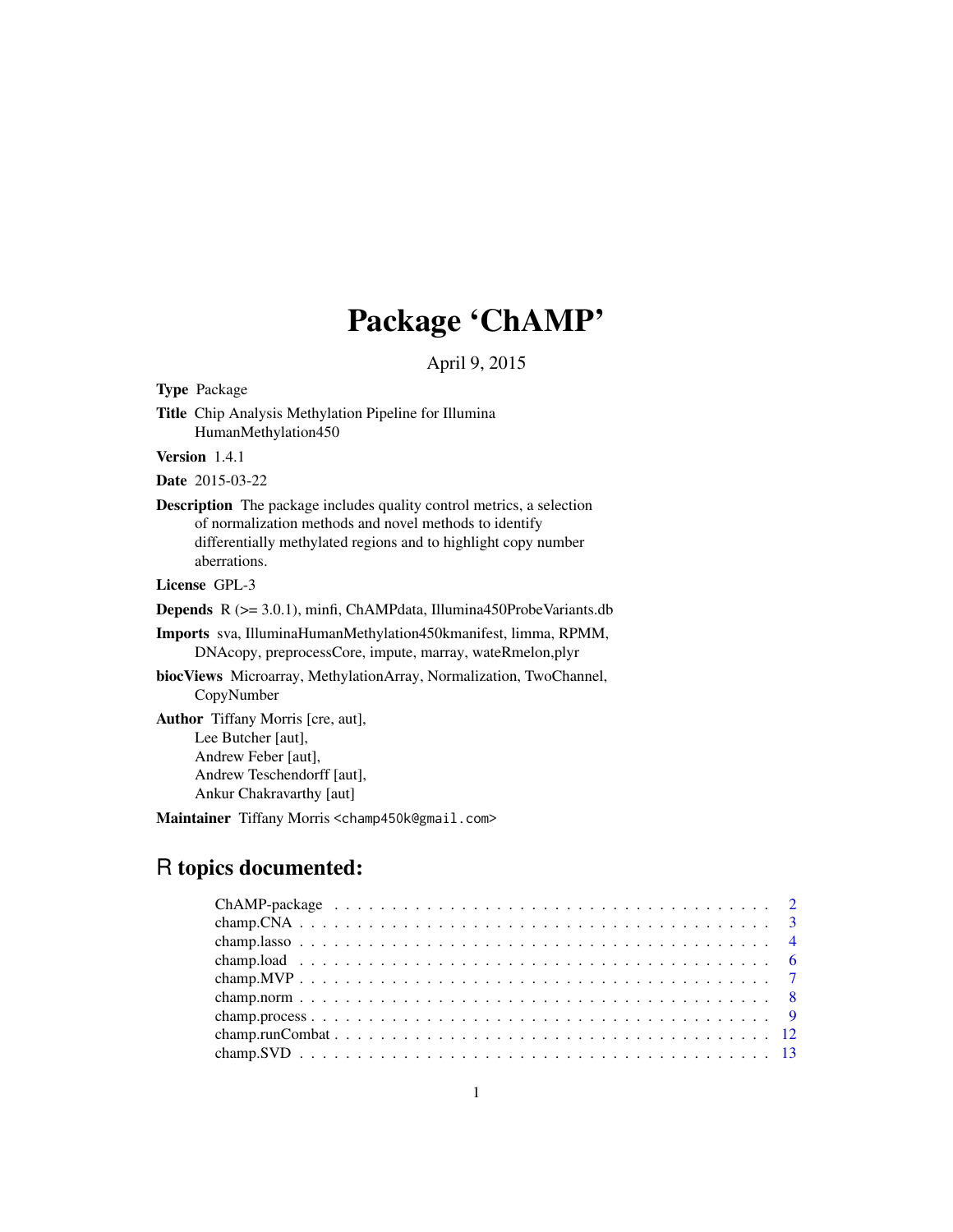<span id="page-1-0"></span>

A pipeline that enables pre-processing of 450k data, a selection of normalization methods and novel methods for downstream analysis including Probe Lasso DMR Hunter and Copy Number Aberration analysis.

#### Details

| Package: | <b>ChAMP</b> |
|----------|--------------|
| Type:    | Package      |
| Version: | 1.4.1        |
| Date:    | 2015-03-22   |
| License: | $GPL-3$      |

The full analysis pipeline can be run with all defaults using champ.process()

Alternatively, it can be run in steps using all functions separately.

## Author(s)

Tiffany Morris, Lee Butcher, Andy Feber, Andrew Teschendorff, Ankur Chakravarthy, Stephen Beck

Maintainer: Tiffany Morris <champ450k@gmail.com>

```
directory=system.file("extdata",package="ChAMPdata")
champ.process(directory=directory)
myLoad=champ.load()
myNorm=champ.norm()
champ.SVD()
batchNorm=champ.runCombat()
limma=champ.MVP()
lasso=champ.lasso()
champ.CNA
```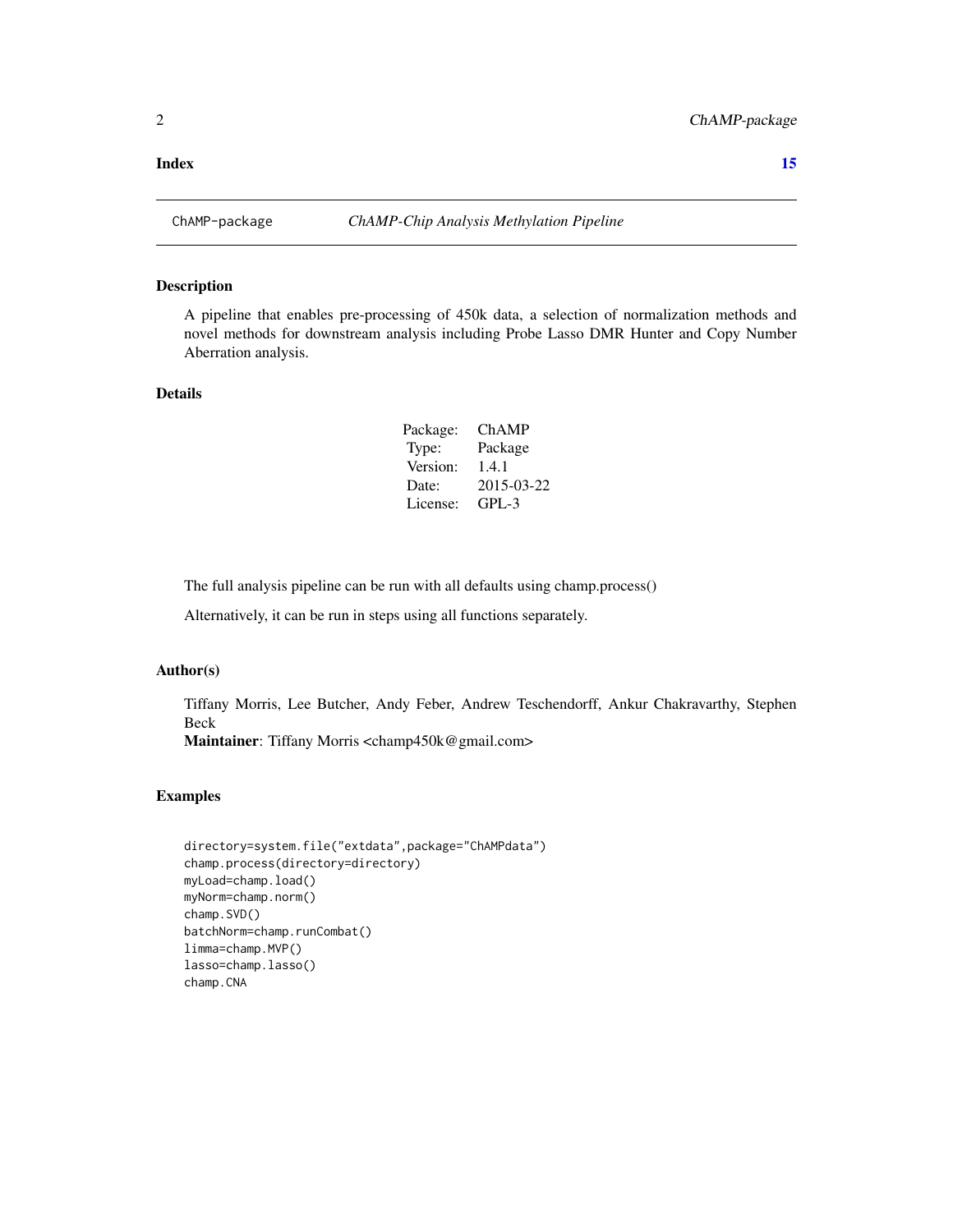<span id="page-2-0"></span>

This function enables CNA profiles to be built using methylation data from Illumina HumanMethylation450 BeadChips.

#### Usage

```
champ.CNA(intensity = myLoad$intensity, pd = myLoad$pd, loadFile = FALSE, batchCorrect = TRUE,
file = "intensity.txt", resultsDir = paste(getwd(), "resultsChamp", sep = "/"),
sampleCNA=TRUE, plotSample=TRUE, filterXY = TRUE, groupFreqPlots=TRUE, freqThreshold=0.3,
control=TRUE,controlGroup="Control")
```

| intensity     | A matrix of intensity values for each sample. The default assumes you ran<br>champ.load and saved the output to "myLoad".                                                                                                                                                                                                                    |  |  |  |
|---------------|----------------------------------------------------------------------------------------------------------------------------------------------------------------------------------------------------------------------------------------------------------------------------------------------------------------------------------------------|--|--|--|
| pd            | This data.frame includes the information from the sample sheet. The default<br>assumes you ran champ.load and saved the output to "myLoad".                                                                                                                                                                                                  |  |  |  |
| loadFile      | If loadFile=TRUE, intensity data will be loaded from a separate file. Default is<br>FALSE.                                                                                                                                                                                                                                                   |  |  |  |
| batchCorrect  | If batchCorrect=TRUE ComBat will be run on the data to correct for batch ef-<br>fects due to sentrixID/slide number. Default is TRUE.                                                                                                                                                                                                        |  |  |  |
| file          | If loadFile=T this is the name of the file with the intensity values. Default is<br>"intensity.txt".                                                                                                                                                                                                                                         |  |  |  |
| resultsDir    | Directory where results will be saved. Default is a folder in the current working<br>directory called "resultsChamp".                                                                                                                                                                                                                        |  |  |  |
| sampleCNA     | If sampleCNA=TRUE, then . Default is TRUE.                                                                                                                                                                                                                                                                                                   |  |  |  |
| plotSample    | If sampleCNA=TRUE and plotSample=TRUE, then CNA plots will be saved<br>for each sample. Default is TRUE.                                                                                                                                                                                                                                     |  |  |  |
| filterXY      | Probes from X and Y chromosomes are removed. Default is TRUE.                                                                                                                                                                                                                                                                                |  |  |  |
|               | groupFreqPlots If groupFreqPlots=T, then                                                                                                                                                                                                                                                                                                     |  |  |  |
| freqThreshold | If groupFreqPlots=T, then freqThreshold will be used as the cutoff for calling a<br>gain or loss. Default is 0.03.                                                                                                                                                                                                                           |  |  |  |
| control       | If control=T, then the samples defined by the control Group identifier will be<br>used as the baseline for CNA calculations. Default is TRUE.                                                                                                                                                                                                |  |  |  |
| controlGroup  | If Control=T, then controlGroup will be used as the baseline for CNA calcu-<br>lations. The default is "Control". Control samples must be labelled with this<br>identifier in the Sample_Group column of the pd file. If this doesn't exist in<br>your dataset then ChAMP will revert to using the internal blood controls "cham-<br>pCtls"' |  |  |  |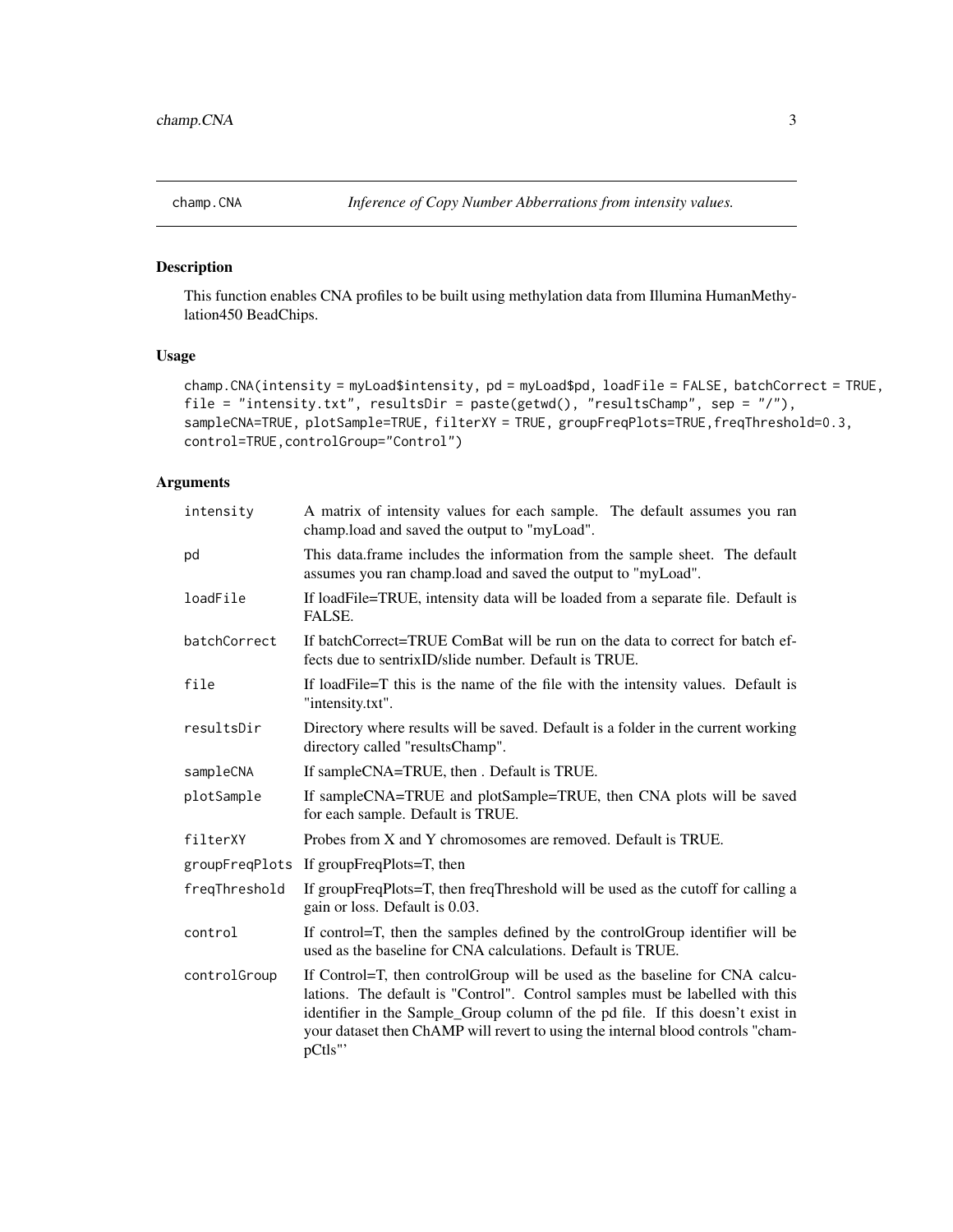#### Author(s)

Feber, A adapted by Morris, T

#### References

Feber, A et. al. (2014). CNA profiling using high density DNA methylation arrays. Genome Biology.

#### Examples

```
data(testDataSet)
data(champBloodCtls)
myLoad=testDataSet
champ.CNA(batchCorrect=FALSE,sampleCNA=FALSE,groupFreqPlots=FALSE)
```
champ.lasso *Probe Lasso DMR Hunter*

#### Description

A method for identifying DMRs (differentially methylated regions) using a feature based dynamic window. Also offers the option to filter SNPs based on data from the 1000 Genomes Project.

#### Usage

```
champ.lasso(fromFile = FALSE, uploadResults = FALSE, uploadFile = "limma.txt", limma,
beta.norm = myNorm$beta, pd = myLoad$pd, filterXY = TRUE, image = TRUE, mafPol.lower = 0,
mafPol.upper = 0.05, popPol = "eur", lassoStyle = "max", lassoRadius = 2000,
minSigProbesLasso = 3, minDmrSep = 1000, minDmrSize = 0, adjPVal = 0.05,
adjust.method = "BH", resultsDir = paste(getwd(), "resultsChamp", sep = "/"),
bedFile = TRUE, DMRpval = 0.05, batchDone = FALSE, normSave)
```

| fromFile      | if                                                                                                                                                         |
|---------------|------------------------------------------------------------------------------------------------------------------------------------------------------------|
| uploadResults | Set upload Results=TRUE if you haven't loaded data from . idat files and need to<br>upload the limma file                                                  |
| uploadFile    | If uploadResults=TRUE this is the file name                                                                                                                |
| limma         | Ιf                                                                                                                                                         |
| beta.norm     | A matrix of values representing the methylation scores for each sample (M or<br>B). The default assumes you ran champ.norm and saved the output to "norm". |
| pd            | This data frame includes the information from the sample sheet. The default<br>assumes you ran champ. load and saved the output to "myLoad".               |
| filterXY      | If filter $XY=T$ , probes from the X and Y chromosomes are removed.                                                                                        |

<span id="page-3-0"></span>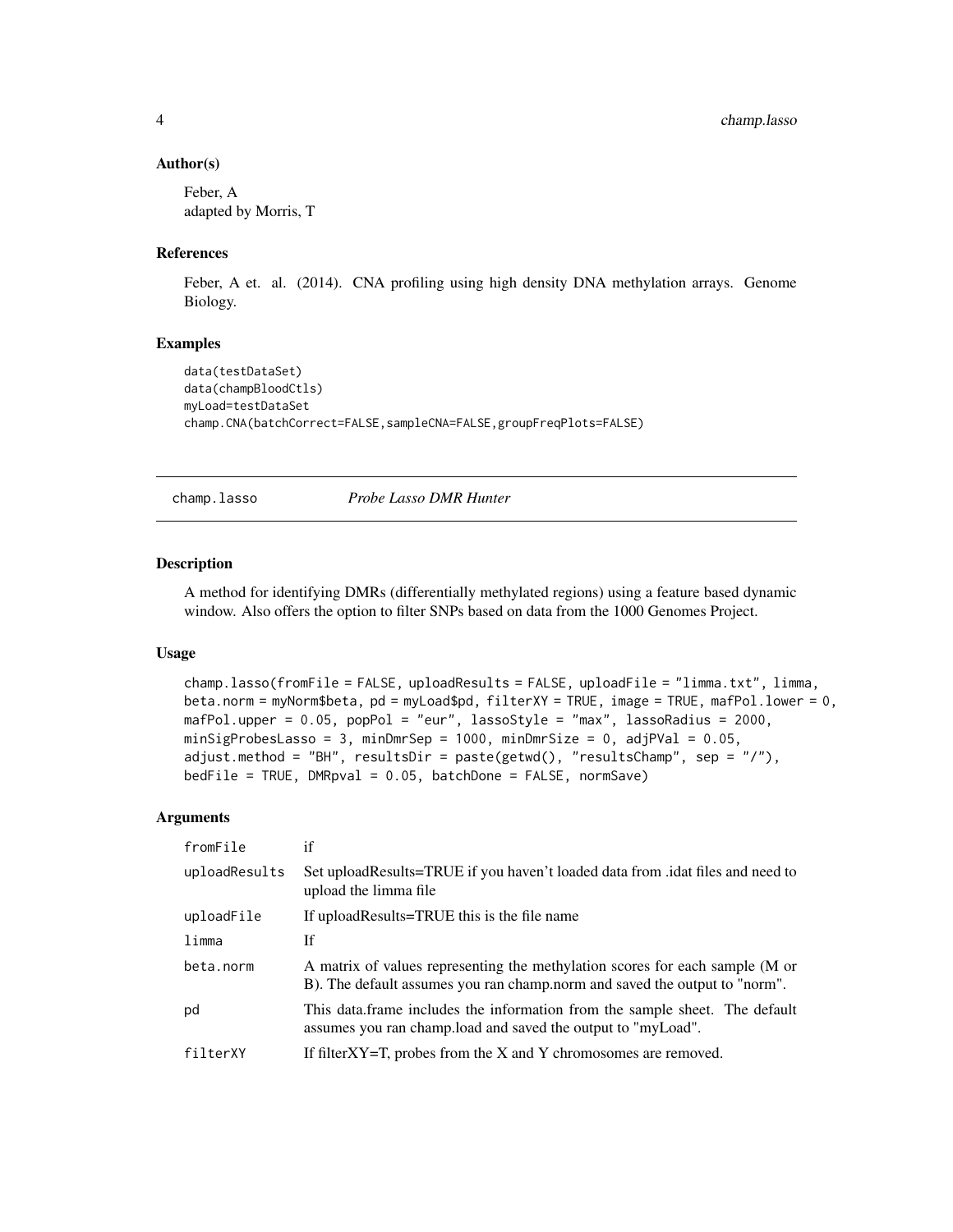## champ.lasso 5

| image             | If image=T, images will be saved as a pdf file in the resultsDir.                                                                            |
|-------------------|----------------------------------------------------------------------------------------------------------------------------------------------|
| mafPol.lower      | The lower limit for the minor allele frequencies of included polymorphisms                                                                   |
| mafPol.upper      | The upper limit for the minor allele frequencies of included polymorphisms                                                                   |
| popPol            | Indicates the population on which to base the polymorphic frequency Asian<br>(asn), American (amr), African (afr) or Northern European (eur) |
| lassoStyle        | Determines whether lassoRadius is the minimum (min) or maximum (max) lasso<br>size, $default = "max"$                                        |
| lassoRadius       | The lasso size, default = $2000$                                                                                                             |
| minSigProbesLasso |                                                                                                                                              |
|                   | The minimum number of significant probes to be captured in lasso, default $=$ 3                                                              |
| minDmrSep         | The minimum seperation (bp) between neighbouring DMRs, default = $1000$                                                                      |
| minDmrSize        | The minimum DMR size (bp), default = $0$                                                                                                     |
| adjPVal           | The minimum threshold of significance for probes to be includede in DMRs,<br>$default = 0.05$                                                |
| adjust.method     | The p-value adjustment method to be used for the limma analyis, default= "BH"<br>(Bonferroni-Hochberg)                                       |
| resultsDir        | Directory where results will be saved. Default is to create a folder called "re-<br>sults Champ" in the current working directory.           |
| bedFile           | If bedFile=TRUE, the DMRs will be saved in bedfile format for downstream<br>analysis. Default is TRUE.                                       |
| DMRpval           | This is the significance threshold for including DMRs in the final DMR list.                                                                 |
| batchDone         | Internal variable to indicate if combat batch correction was performed.                                                                      |
| normSave          | Internal variable to store normalized, not-batch corrected beta values.                                                                      |

## Value

| dmrList | A matrix of DMRs is returned containing columns for probelD, deltaBeta, ad-      |
|---------|----------------------------------------------------------------------------------|
|         | justed p-value, chromosome, map info, chromosome arm, nearest feature, SNP       |
|         | allele frequency on forward strand, SNP allele frequence on reverse strand, dis- |
|         | tance of nearest probe, radius of lasso that captured DMR, DMR number, DMR       |
|         | start, DMR end, DMR size, p-value for DMR                                        |

## Author(s)

Butcher, L

```
data(testDataSet)
myLoad=testDataSet
myNorm=champ.norm(norm="NONE")
```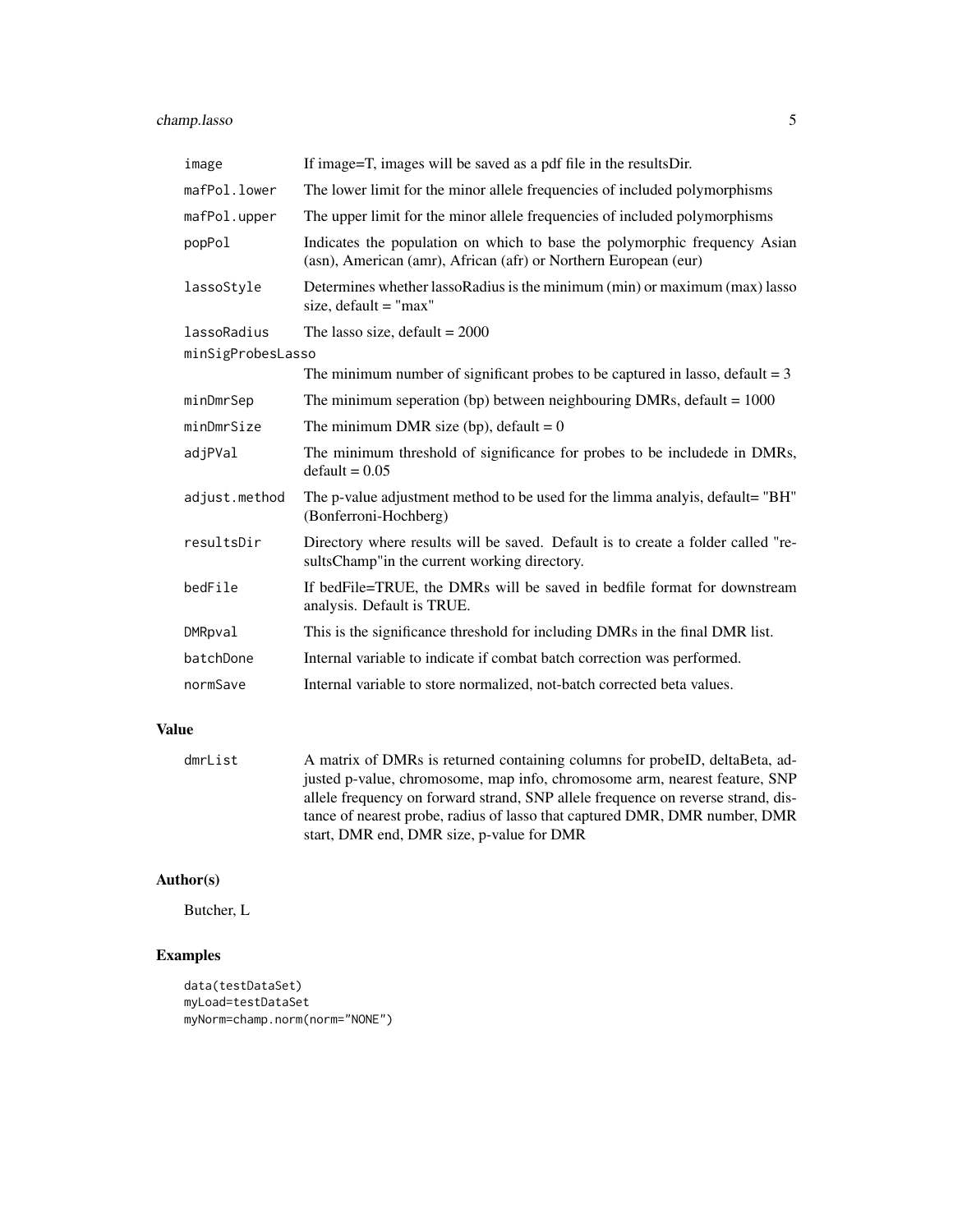<span id="page-5-0"></span>

Function that loads data from IDAT files to calculate intensity and produce quality control images.

### Usage

```
champ.load(directory = getwd(), methValue = "B", resultsDir = paste(getwd(),
"resultsChamp", sep = "/"), filterXY = TRUE, QCimages = TRUE, filterDetP = TRUE,
detPcut = 0.01, removeDetP = 0, filterBeads=TRUE, beadCutoff=0.05, filterNoCG=FALSE)
```
## Arguments

| directory   | Location of IDAT files, default is current working directory.                                                                                              |
|-------------|------------------------------------------------------------------------------------------------------------------------------------------------------------|
| methValue   | Indicates whether you prefer m-values M or beta-values B.                                                                                                  |
| resultsDir  | Directory where results will be saved.                                                                                                                     |
| QCimages    | If QCimages=T, then images will be saved.                                                                                                                  |
| filterDetP  | If filter $=$ T, then probes above the detPcut will be filtered out.                                                                                       |
| filterXY    | If filterXY=TRUE, probes from X and Y chromosomes are removed. Default is<br>TRUE.                                                                         |
| detPcut     | The detection p-value threshhold. Probes about this cutoff will be filtered out.<br>Default is 0.01                                                        |
| removeDetP  | The removeDetP parameter represents the fraction of samples that can contain a<br>detection p-value above the detPcut. Default is 0.                       |
| filterBeads | If filterBeads=TRUE, probes with a beadcount less than 3 will be removed de-<br>pending on the beadCutoff value. Default is TRUE.                          |
| beadCutoff  | The beadCutoff represents the fraction of samples that must have a beadcount<br>less than 3 before the probe is removed. Default is 0.05 or 5% of samples. |
| filterNoCG  | If filterNoCG=TRUE, non-cg probes are removed. Default is FALSE.                                                                                           |

## Value

| mset      | mset object                                                                       |
|-----------|-----------------------------------------------------------------------------------|
| rgSet     | rgset object                                                                      |
| pd        | pd file of all sample information from Sample Sheet                               |
| intensity | A matrix of intensity values for all probes and all samples.                      |
| beta      | A matrix of methylation scores (M or beta values) for all probes and all samples. |
| detP      | A matrix of detection p-values for all probes and all samples.                    |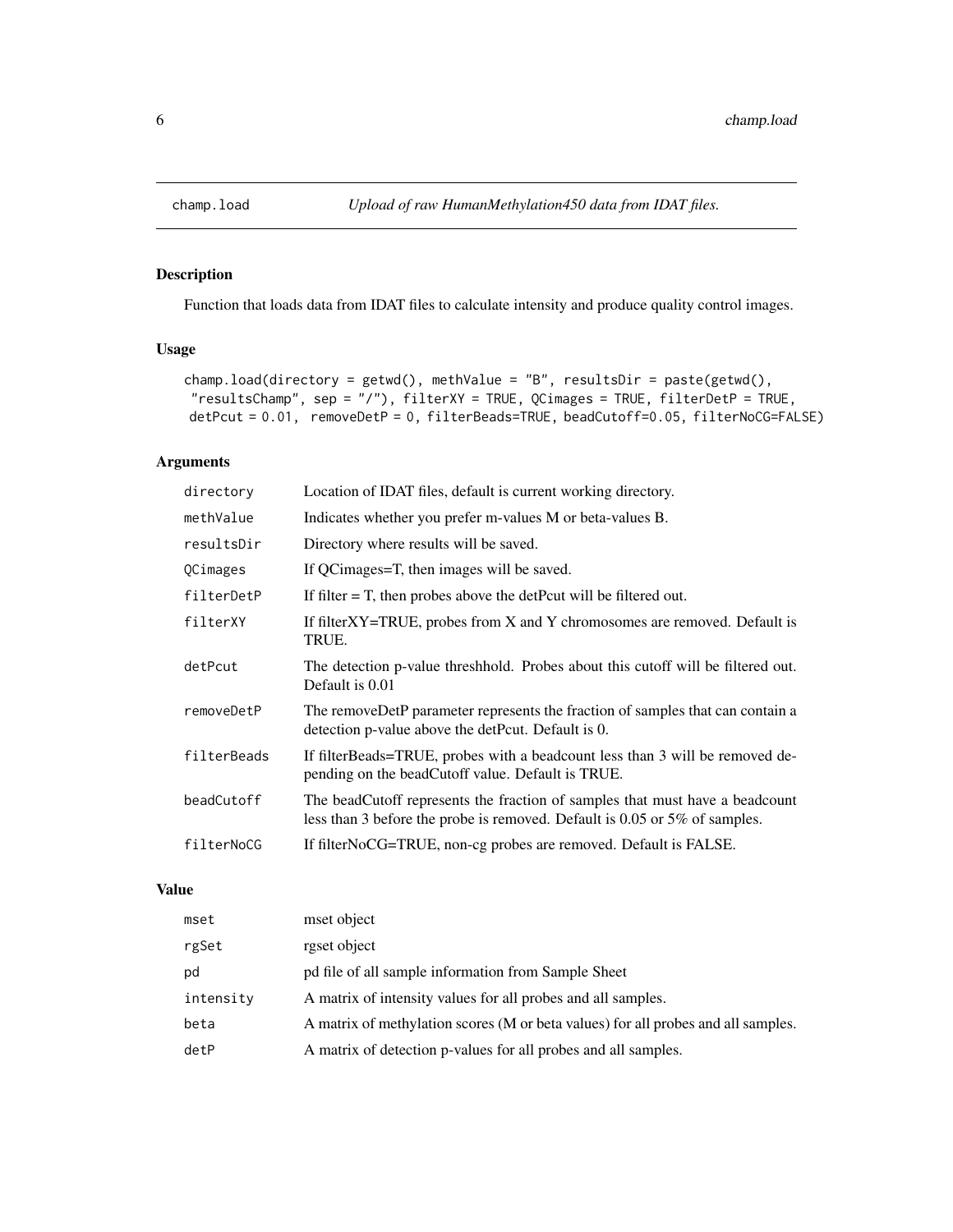## <span id="page-6-0"></span>champ.MVP 7

#### Author(s)

Morris, T

#### Examples

myLoad=champ.load(directory=system.file("extdata",package="ChAMPdata"),filterBeads=TRUE)

| champ.MVP |       |  |  | Identify Most Variable Positions in Illumina HumanMethylation450 |
|-----------|-------|--|--|------------------------------------------------------------------|
|           | data. |  |  |                                                                  |

#### Description

This function

#### Usage

champ.MVP(beta.norm = myNorm\$beta, pd = myLoad\$pd, adjPVal = 0.05, adjust.method = "BH", compare.group = c("C", "T"), resultsDir = paste(getwd(), "resultsChamp", sep = "/"),  $bedFile = TRUE$ )

#### Arguments

| beta.norm     | A matrix of values representing the methylation scores for each sample (M or<br>B). The default assumes you ran champ.norm and saved the output to "norm"". |
|---------------|-------------------------------------------------------------------------------------------------------------------------------------------------------------|
| pd            | This data frame includes the information from the sample sheet. The default<br>assumes you ran champ. load and saved the output to "myLoad".                |
| adjPVal       | The minimum threshold of significance for probes to be considered an MVP,<br>$default = 0.05$                                                               |
| adjust.method | The p-value adjustment method to be used for the limma analyis, default= BH<br>(Benjamini-Hochberg)                                                         |
| compare.group | Not yet implemented                                                                                                                                         |
| resultsDir    | Directory where results will be saved. Default is a folder in the current working<br>directory called "resultsChamp".                                       |
| bedFile       | If bedFile=TRUE, the MVPs will be saved in bedfile format for downstream<br>analysis.                                                                       |

#### Value

```
results.file A matrix of all probes with an adjusted p-value for significance of differen-
                  tial methylation containing columns for probeID, logFC, AveExpr, t, P.Value,
                  adjusted p-value, B, chromosome, map info, chromosome arm, closest gene.1,
                  gene.2, gene.3, gene.4, closest feature.1, feature.2, feature.3, feature.4, UCSC_CpG_ISLANDS_NAME,
                  Relation to UCSC CpG Island, Phantom, DMR, Enhancer, HMM_Island, reg-
                  ulatory feature name, regulatory feature group, feature relation, average of first
                  sample group, average of second sample group, delta beta
```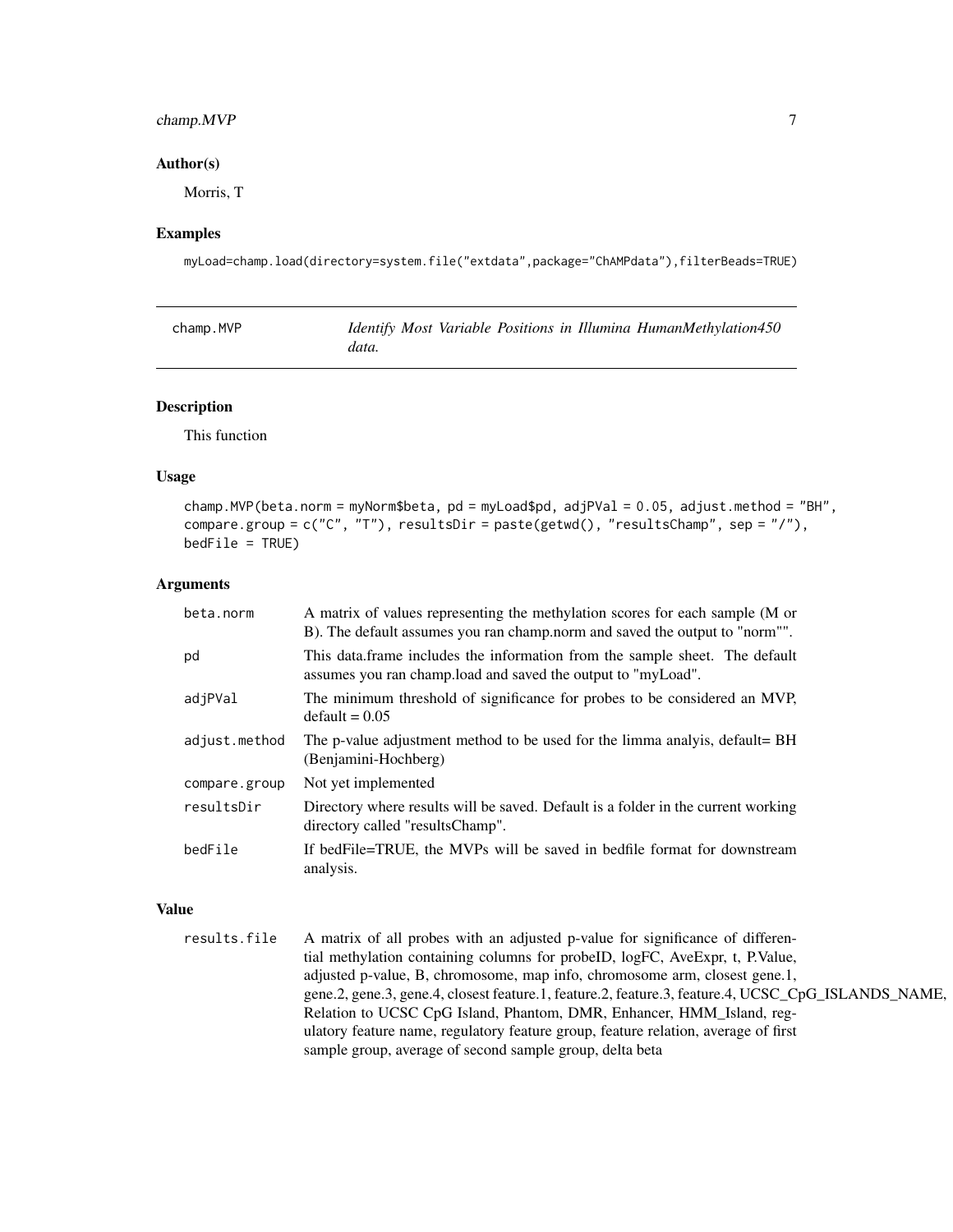#### Author(s)

Morris, T

#### Examples

```
data(testDataSet)
myLoad=testDataSet
myNorm=champ.norm(norm="NONE")
```

```
champ.norm Normalization of HumanMethylation450 data
```
### Description

Option to normalize data with a selection of normalization methods.

#### Usage

```
champ.norm(beta = myLoad$beta, rgSet = myLoad$rgSet, pd = myLoad$pd, mset = myLoad$mset,
sampleSheet = "sampleSheet.txt", resultsDir = paste(getwd(), "resultsChamp",
sep = "/"), methValue = "B", fromIDAT = TRUE, norm = "BMIQ", fromFile = FALSE, betaFile,
filter = TRUE, filterXY = TRUE, QCimages = TRUE, plotBMIQ = TRUE)
```

| beta        | A matrix of values representing the methylation scores for each sample (M or<br>B). The default assumes you ran champ.load and saved the output to "myLoad".          |
|-------------|-----------------------------------------------------------------------------------------------------------------------------------------------------------------------|
| rgSet       | An rgSet object that was created when data was loaded the data from the .idat<br>files. The default assumes you ran champ.load and saved the output to "my-<br>Load". |
| pd          | This data frame includes the information from the sample sheet. The default<br>assumes you ran champ.load and saved the output to "myLoad".                           |
| mset        | Loads an mset object that was created when data was loaded from the .idat files.<br>The default assumes you ran champ.load and saved the output to "myLoad".          |
| sampleSheet | If the data has not been loaded from .idat files and from File=TRUE then this<br>points to the required sample Sheet. Default is "sample Sheet.txt".                  |
| resultsDir  | Directory where results will be saved. Default is a folder in the current working<br>directory called "resultsChamp".                                                 |
| methValue   | Indicates whether you prefer the methylation scores to be calculated as m-values<br>$(M)$ or beta-values $(B)$ . Default is B.                                        |
| fromIDAT    | If fromIDAT=T,                                                                                                                                                        |
| norm        | This specifies which normalization method will be used. Values can be BMIQ<br>(by default), PBC, SWAN or NONE.                                                        |
| fromFile    | If loadFile=TRUE, then the beta values and sample sheet need to be uploaded.                                                                                          |

<span id="page-7-0"></span>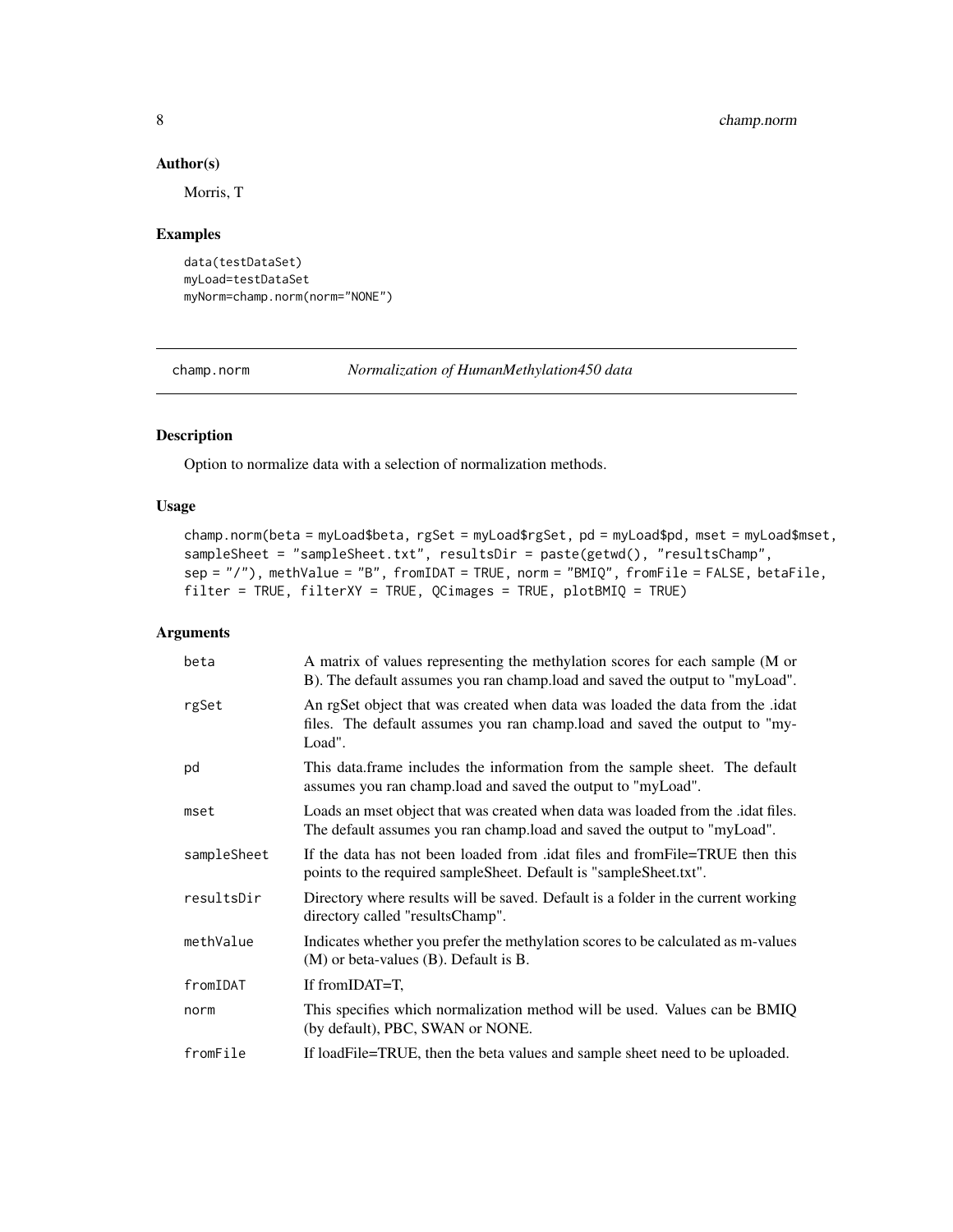<span id="page-8-0"></span>

| betaFile | If                                                                                                                                                                     |
|----------|------------------------------------------------------------------------------------------------------------------------------------------------------------------------|
| filter   | Not yet implemented. If from File=T and this is from a genome studio file,<br>probes that have a detection p-value below detPcut are filtered out. Default<br>is TRUE. |
| filterXY | If from File=True, probes from X and Y chromosomes are removed. Default is<br>TRUE.                                                                                    |
| OCimages | If QCimages=TRUE, then quality control images are saved to the results Dir.<br>Default is TRUE.                                                                        |
| plotBMIQ | If plotBMIQ=TRUE and norm="BMIQ", BMIQ plots will be saved. Default is<br>TRUE.                                                                                        |

#### Value

| beta | A matrix of normalised methylation scores (M or beta values) for all probes and |
|------|---------------------------------------------------------------------------------|
|      | all samples.                                                                    |

#### Author(s)

Morris, T. wrote the wrappers

#### References

Teschendorff AE, Marabita F, Lechner M, Bartlett T, Tegner J, Gomez-Cabrero D, Beck S. A betamixture quantile normalization method for correcting probe design bias in Illumina Infinium 450k DNA methylation data. Bioinformatics. 2013 Jan 15;29(2):189-96.

Dedeurwaerder S, Defrance M, Calonne E, Denis H, Sotiriou C, Fuks F.Evaluation of the Infinium Methylation 450K technology. Epigenomics. 2011,Dec;3(6):771-84.

Touleimat N, Tost J. Complete pipeline for Infinium Human Methylation 450K BeadChip data processing using subset quantile normalization for accurate DNA methylation estimation. Epigenomics. 2012 Jun;4(3):325-41.

#### Examples

```
myLoad=champ.load(directory=system.file("extdata",package="ChAMPdata"))
myNorm=champ.norm(norm="NONE")
```
champ.process *Process function to run all methods in ChAMP pipeline.*

#### Description

This function allows the user to run the entire pipeline in one function. Arguments allow user to select functions if desired.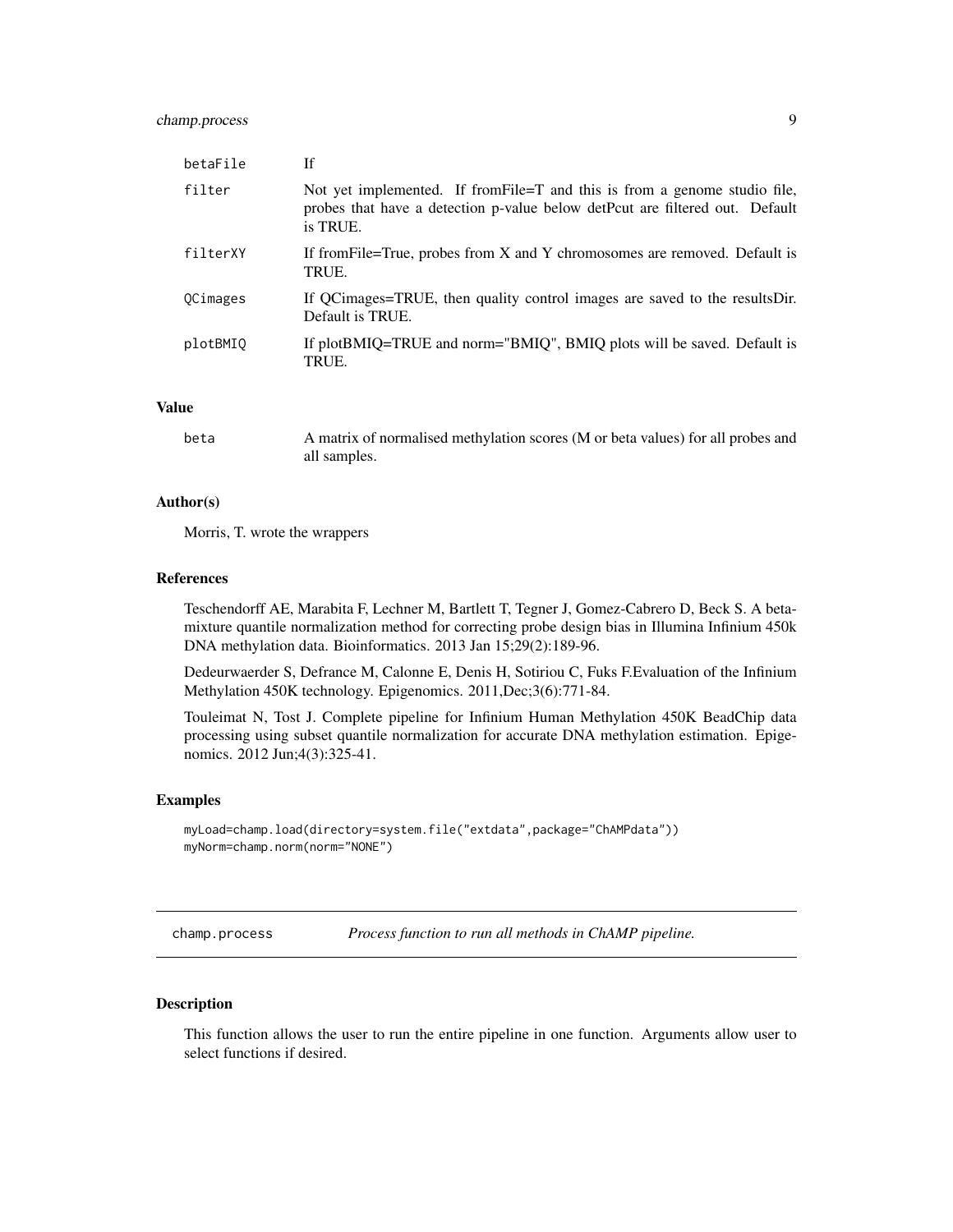#### Usage

```
champ.process(fromIDAT = TRUE, fromFile = FALSE, directory = getwd(), resultsDir =
paste(getwd(), "resultsChamp", sep = "/"), methValue = "B", filterDetP = TRUE,
detPcut = 0.01, filterXY = TRUE, removeDetP = 0, filterBeads = TRUE, beadCutoff =
0.05, filterNoCG = FALSE, QCimages = TRUE, batchCorrect = TRUE, runSVD =
TRUE, studyInfo = FALSE, infoFactor = c(), norm = "BMIQ", adjust.method = "BH",
adjPVal = 0.05, runDMR = TRUE, runCNA = TRUE, plotBMIQ = TRUE, DMRpval = 0.05,
sampleCNA=TRUE,plotSample = TRUE,groupFreqPlots=TRUE,freqThreshold=0.3, bedFile
= FALSE, methProfile = FALSE, controlProfile = FALSE)
```

| fromIDAT     | If fromIDAT=TRUE, data is imported from .idat files with an associated sample<br>sheet (.csv). If rawdata=FALSE then data is uploaded from a text file (saved as<br>"beta.txt". Default is TRUE.) |
|--------------|---------------------------------------------------------------------------------------------------------------------------------------------------------------------------------------------------|
| fromFile     | The                                                                                                                                                                                               |
| directory    | The directory where the .idat files and sample sheet are located, default is current<br>working directory.                                                                                        |
| resultsDir   | Directory where results will be saved. Default is to create a folder called "re-<br>sultsChamp"in the current working directory.                                                                  |
| methValue    | Indicates whether you prefer the methylation scores to be calculated as m-values<br>$(M)$ or beta-values $(B)$ . Default is B.                                                                    |
| filterDetP   | If filter=TRUE, probes that have a detection p-value below detPcut are filtered<br>out. Default is TRUE.                                                                                          |
| detPcut      | If filter=TRUE, this value with be used as the significance threshold for filtering<br>out probes based on the detection p-value. Default=0.01.                                                   |
| filterXY     | If filter $XY = TRUE$ , probes from $X$ and $Y$ chromosomes are removed. Default is<br>TRUE.                                                                                                      |
| QCimages     | If QCimages=TRUE, then quality control images are saved to the resultsDir.<br>Default is TRUE.                                                                                                    |
| removeDetP   | The removeDetP parameter represents the fraction of samples that can contain a<br>detection p-value above the detPcut. Default is 0.                                                              |
| filterBeads  | If filterBeads=TRUE, probes with a beadcount less than 3 will be removed de-<br>pending on the beadCutoff value. Default is TRUE.                                                                 |
| beadCutoff   | The beadCutoff represents the fraction of samples that must have a beadcount<br>less than 3 before the probe is removed. Default is 0.05 or 5 percent of samples.                                 |
| filterNoCG   | If filterNoCG=TRUE, non-cg probes are removed. Default is FALSE.                                                                                                                                  |
| batchCorrect | If batchCorrect=TRUE, then the ComBat batch correction will be performed on<br>batch effects related to bead chip. Default is TRUE.                                                               |
| runSVD       | If runSVD=TRUE, SVD analysis for identifying batch effects will be performed.<br>Default is TRUE.                                                                                                 |
| studyInfo    | If runSVD = TRUE, additional study covariate information can be included in<br>the SVD analysis. Default is FALSE.                                                                                |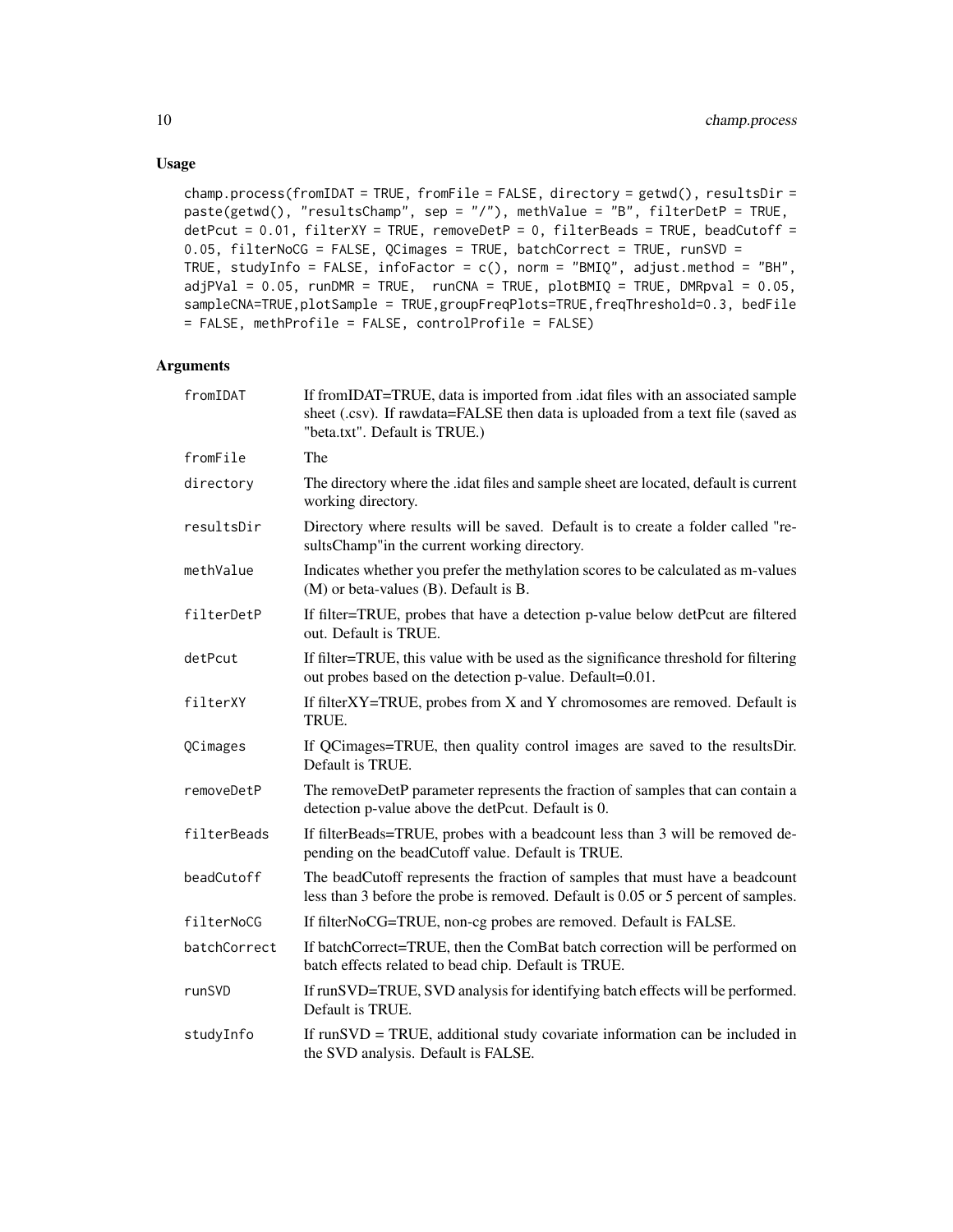## champ.process 11

| infoFactor     | This                                                                                                                                                                                                                                |
|----------------|-------------------------------------------------------------------------------------------------------------------------------------------------------------------------------------------------------------------------------------|
| norm           | This specifies which normalization method will be used. Values can be BMIQ<br>(by default), PBC, SWAN or NONE.                                                                                                                      |
| adjPVal        | The minimum threshold of significance for probes to be includede in DMRs,<br>$default = 0.05$                                                                                                                                       |
| adjust.method  | The p-value adjustment method to be used for the limma analyis, default= BH<br>(Bonferroni-Hochberg)                                                                                                                                |
| runDMR         | If runDMR=TRUE, runs the probe lasso method for finding DMRs. This will<br>result in an MVP list with p-values and a DMR list with p-values. Default is<br>TRUE.                                                                    |
| runCNA         | If runCNA=TRUE, copy number abberation analysis will be performed. Default<br>is TRUE.                                                                                                                                              |
| plotBMIQ       | If plotBMIQ=TRUE and norm="BMIQ", BMIQ plots will be saved. Default is<br>TRUE.                                                                                                                                                     |
| <b>DMRpval</b> | If runDMR=TRUE, this value will be used as the cutoff for the DMR p-value.<br>Default is 0.05.                                                                                                                                      |
| sampleCNA      | If sampleCNA=TRUE, then . Default is TRUE.                                                                                                                                                                                          |
| plotSample     | If plotSample=TRUE, CNA plots will be saved. Default is TRUE.                                                                                                                                                                       |
|                | groupFreqPlots If groupFreqPlots=T, then                                                                                                                                                                                            |
| freqThreshold  | If groupFreqPlots=T, then freqThreshold will be used as the cutoff for calling a<br>gain or loss. Default is 0.03.                                                                                                                  |
| bedFile        | if bedFile = TRUE. MVP list will be saved as an additional file in bedfile format<br>for downstream analysis. Defaults is TRUE.                                                                                                     |
| methProfile    | If methProfile=TRUE then the beta values will be uploaded using the Methyla-<br>tionProbeProfile file from Genome Studio. Default is FALSE.                                                                                         |
|                | controlProfile If rawdata = FALSE and runSVD = TRUE, then it is useful to have a control<br>probe profile file exported from Genome Studio so that internal control probes<br>can be included in the SVD analyis. Default is FALSE. |

## Author(s)

Morris, T

```
directory=system.file("extdata",package="ChAMPdata")
champ.process(directory=directory)
```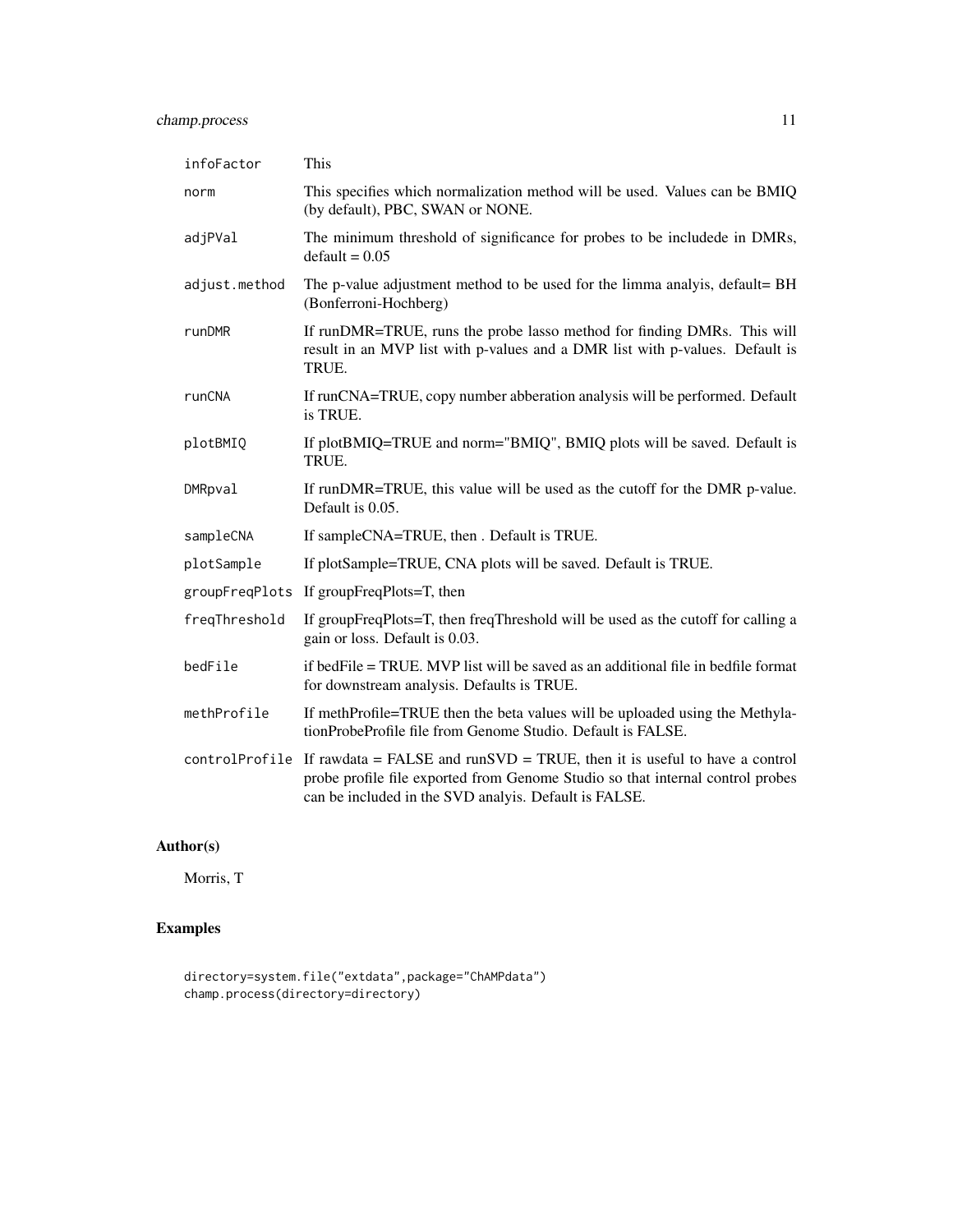<span id="page-11-0"></span>

This function formats data to run through ComBat batch correction. If beta values are used the data is first logit transformed.

#### Usage

```
champ.runCombat(beta.c = myNorm$beta, pd = myLoad$pd, logitTrans = TRUE)
```
#### Arguments

| beta.c     | A matrix of values representing the methylation scores for each sample (M or<br>B). The default assumes you ran champ, norm and saved the output to "norm".                                                                                                                                                                                              |
|------------|----------------------------------------------------------------------------------------------------------------------------------------------------------------------------------------------------------------------------------------------------------------------------------------------------------------------------------------------------------|
| pd         | This data frame includes the information from the sample sheet. The default<br>assumes you ran champ. load and saved the output to "myLoad".                                                                                                                                                                                                             |
| logitTrans | If logitTrans=T then your data will be logit transformed before the Combat cor-<br>rection and inverse logit transformed after correction. This is T by default for<br>Beta values but if you have selected M values it will revert to False. It is also<br>False when used with CNA as those are intensity values that don't need to be<br>transformed. |

## Value

beta The matrix of values represeting the methylation scores for each sample after ComBat batch correction.

## Author(s)

T. Morris

```
data(testDataSet)
myLoad=testDataSet
myNorm=champ.norm(norm="NONE")
```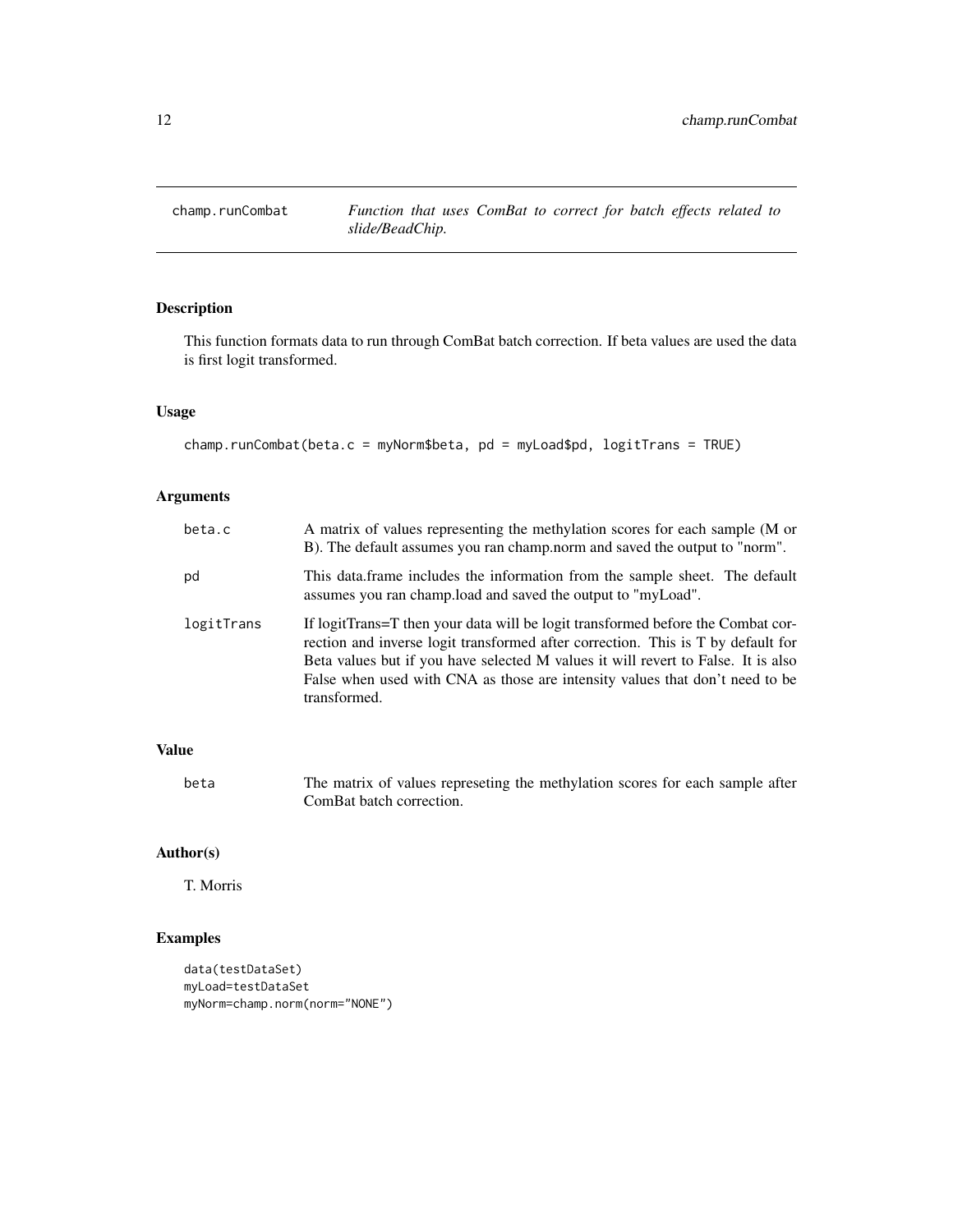<span id="page-12-0"></span>champ.SVD *Singular Value Decomposition analysis for batch effects prediciton in HumanMethylation450 data*

## Description

Runs Singular Value Decomposition on a dataset to estimate the impact of batch effects.

#### Usage

```
champ.SVD(beta = myNorm$beta, rgSet = myLoad$rgSet, detP = myLoad$detP, pd = myLoad$pd,
loadFile = FALSE, betaFile = "beta.txt", sampleSheet = "sampleSheet.txt", methProfile = FALSE,
methFile = "MethylationProbeProfile.txt", controlProfile = FALSE,
controlFile = "ControlProbeProfile.txt", studyInfo = FALSE, studyInfoFile = "studyInfo.txt",
infoFactor = c(), resultsDir = paste(getwd(), "resultsChamp", sep = "/"))
```

| beta        | A matrix of values representing the methylation scores for each sample (M or B).<br>The default assumes you ran champ.norm and saved the output to "myNorm".                                                                        |
|-------------|-------------------------------------------------------------------------------------------------------------------------------------------------------------------------------------------------------------------------------------|
| rgSet       | An rgSet object that was created when data was loaded the data from the .idat<br>files. The default assumes you ran champ.load and saved the output to "my-<br>Load".                                                               |
| detP        | A matrix of detection p-values for each sample. The default assumes you ran<br>champ.load and saved the output to "myLoad".                                                                                                         |
| pd          | This data.frame includes the information from the sample sheet. The default<br>assumes you ran champ.load and saved the output to "myLoad".                                                                                         |
| loadFile    | If loadFile=TRUE, then the beta values and sample sheet need to be uploaded                                                                                                                                                         |
| betaFile    | If loadFile=T.                                                                                                                                                                                                                      |
| sampleSheet | If the data has not been loaded from .idat files and from File=TRUE then this<br>points to the required sampleSheet. Default is "sampleSheet.txt"                                                                                   |
| methProfile | If methprofile=TRUE then the beta values will be uploaded using the Methyla-<br>tionProbeProfile file from Genome Studio                                                                                                            |
| methFile    | If methProfile=TRUE then the beta values will be uploaded using the Methyla-<br>tionProbeProfile from Genome Studio. This is the name of the file. Default is<br>"MethylationProbeProfile.txt"                                      |
|             | controlProfile If rawdata = FALSE and runSVD = TRUE, then it is useful to have a control<br>probe profile file exported from Genome Studio so that internal control probes<br>can be included in the SVD analyis. Default is FALSE. |
| controlFile | If controlProfile = TRUE then the control probe values will be uploaded us-<br>ing the ControlProbeProfile from Genome Studio. This is the name of the file.<br>Default is "ControlProbeProfile.txt"                                |
| studyInfo   | If studyInfo=TRUE, additional study covariate information can be included in<br>the SVD analysis. Default is FALSE.                                                                                                                 |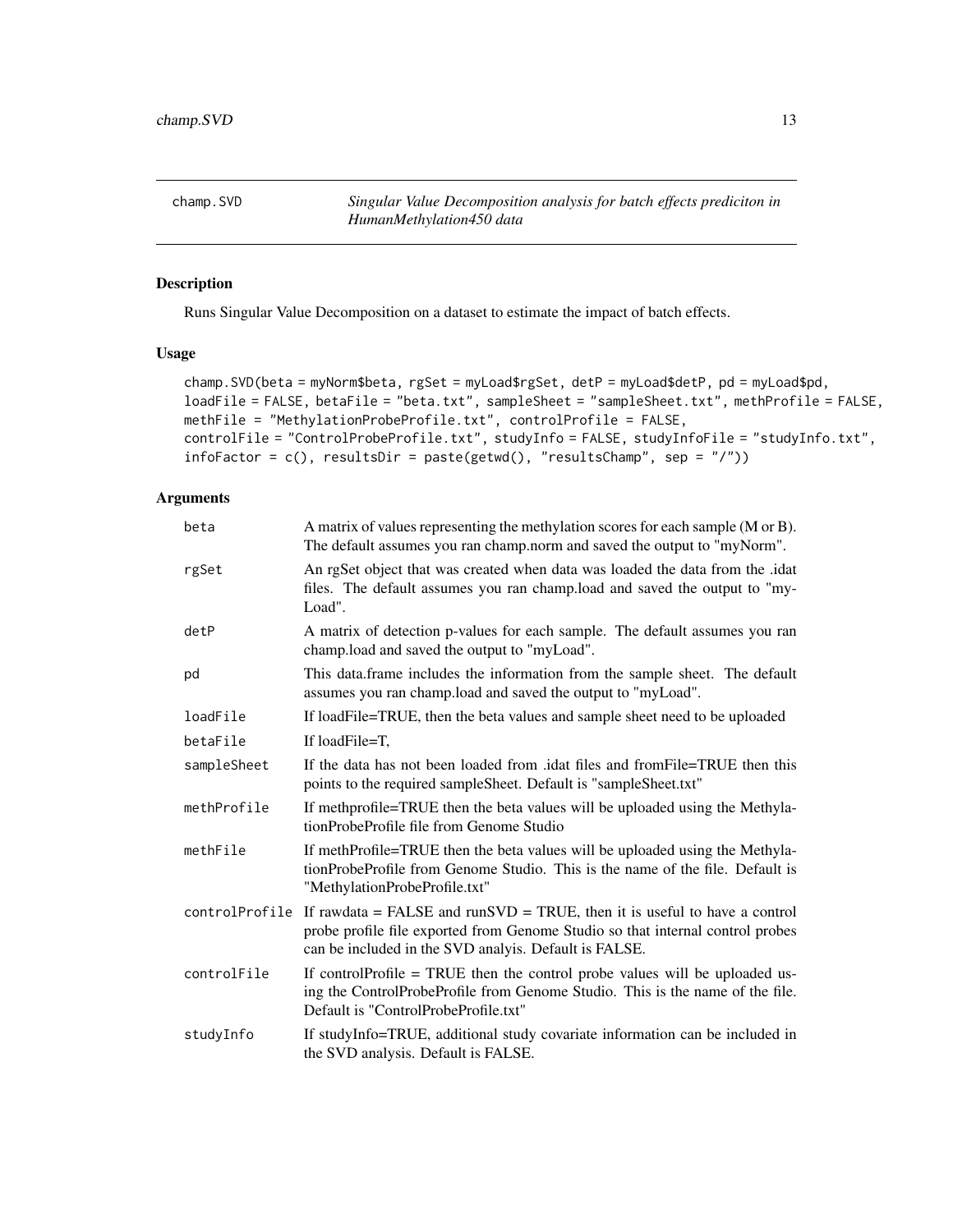| infoFactor | This.                                                                                                                              |
|------------|------------------------------------------------------------------------------------------------------------------------------------|
|            | studyInfoFile If studyInfo = T, this file will include the additional study information. Default<br>is "studyInfo.txt".            |
| resultsDir | Directory where results will be saved. Default is to create a folder called "re-<br>sults Champ" in the current working directory. |

## Author(s)

Teschendorff, A adapted by Morris, T

## References

Teschendorff, A. E., Menon, U., Gentry-Maharaj, A., Ramus, S. J., Gayther, S. A., Apostolidou, S., Jones, A., Lechner, M., Beck, S., Jacobs, I. J., and Widschwendter, M. (2009). An epigenetic signature in peripheral blood predicts active ovarian cancer. PLoS One, 4(12), e8274

```
data(testDataSet)
myLoad=testDataSet
myNorm=champ.norm(norm="NONE")
champ.SVD()
```